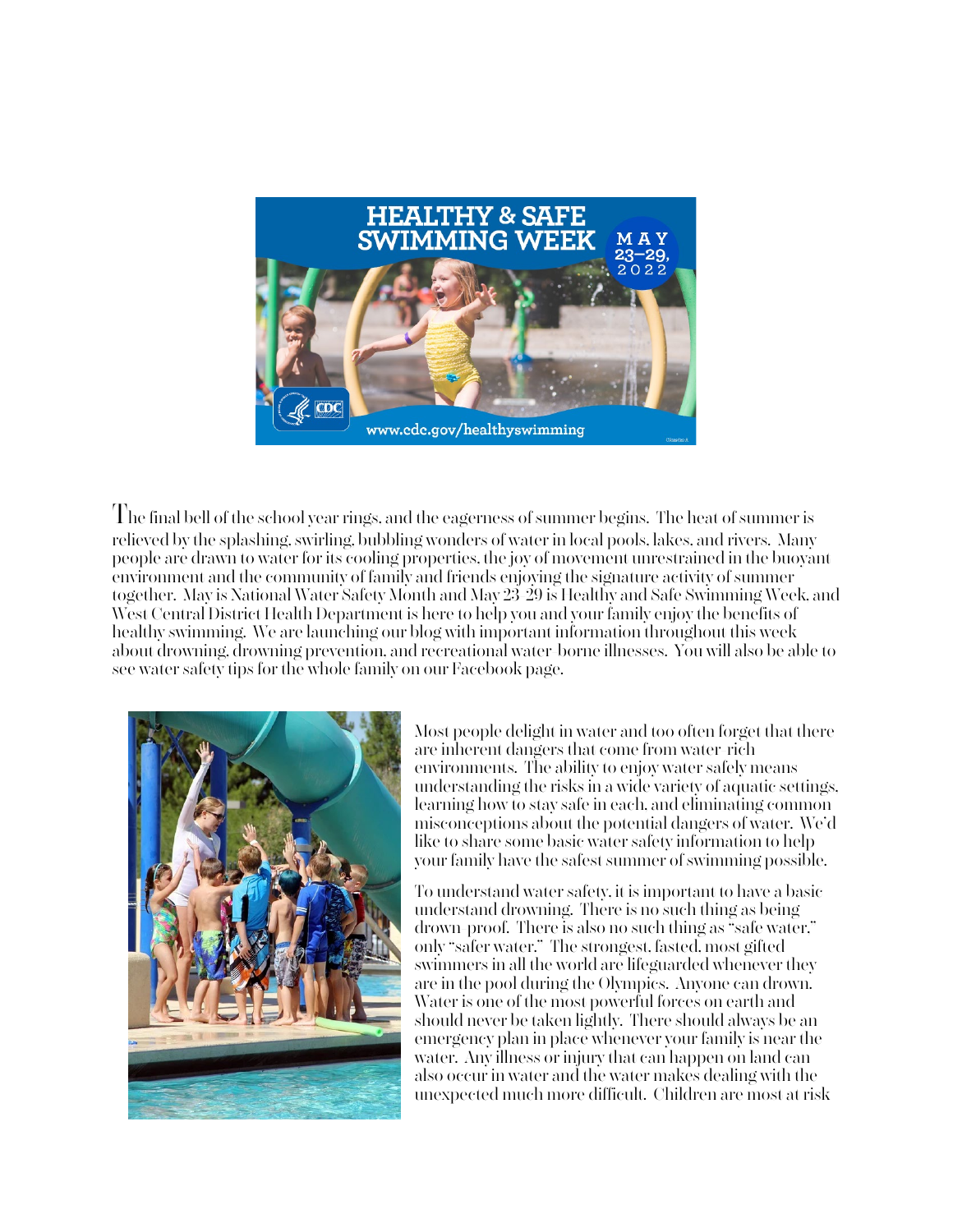and extra care must be taken any time there is water around. According to the Centers for Disease Control and Prevention, drowning kills nearly 4000 people each year in the United States and drowning continues to remain the number one leading cause of accidental death for children 1-4 years of age. Between 2010 and 2019, there were 8,000 emergency department visits for non-fatal drownings. Drowning injuries can result in brain damage, long-term disability, and a lifetime of crushing medical costs. Another sobering statistic is that many people who drown, including children, never intended to get wet.

While the risk to children may be more commonly understood, there are also other groups who are at higher risk of drowning. Males make up nearly 80% of drowning deaths, and the CDC sites increased

water exposure, risk-taking behaviors and alcohol use as potential factors. There are long-standing inequities in access to swimming pools and swimming lessons across the country. Drowning rates for Indigenous Americans or Alaska Native people ages 29 and younger are 2 times higher than the rates for White people, with the highest disparities among those 25- 29 (rates  $3.5$  times higher)<sup>12</sup> Drowning death rates for Black people are 1.5 times higher than rates for White people. Disparities are highest among Black children ages 5-9 (rates 2.6 times higher) and ages 10-14 (rates 3.6 times higher). 1 People with seizure disorders such as epilepsy are at higher risk for fatal and nonfatal drowning than the general population and other medical conditions such as autism and heart conditions are associated with a higher risk.<sup>3,4,5,6,7</sup>

Water safety is a public health concern and our best weapon against drowning is information and education. In his groundbreaking research on the nature of drowning titled "On Drowning," Frank Pia, PhD, documented the potential consequences of the inability of people to recognize the signs of drowning. His work captured images of parents enjoying the summer sun, watching their child play in the water. What they were actually watching, however, was their own child drowning.



Drowning looks nothing like the way you may have seen it portrayed on television or in the movies. The inability to self-support in water, for what ever reason, leads to something known as the "instinctive drowning response." Drowning is a continuum of events, that will ultimately be fatal without intervention. Drowning behaviors are instinctual and those who are actively drowning cannot call out for help. There are 3 types of victims according to the American Red Cross. Distressed swimmers are those who may be good swimmers but who suffer an unexpected incident in the water such as a cramp, sudden illness or those who have overestimated their ability to swim. Those in distress can, for a short time, self-support and may call out for help, but make little or no forward progress. Without quick response, distressed swimmers can very quickly panic and become active drowning victims.

Active drowning victims are unable to self-support. They may press down on the water in an effort to lift the airway above the surface of the water as they try to take a breath, but these efforts are shortlived and ineffective. They have no supportive kick, and the head may be tipped back with the eyes tightly closed or wide open. The surface struggle can last as little as 30 seconds before the victim begins to sink below the surface.

Passive drowning is a multifactor emergency. Sudden illness, repeated breath-holding with or without hyperventilation, panic, spinal injury, hypothermia and drug and alcohol use are common causes. The victim simply sinks below the surface with no sound or signs of a struggle. Whether it be a distressed